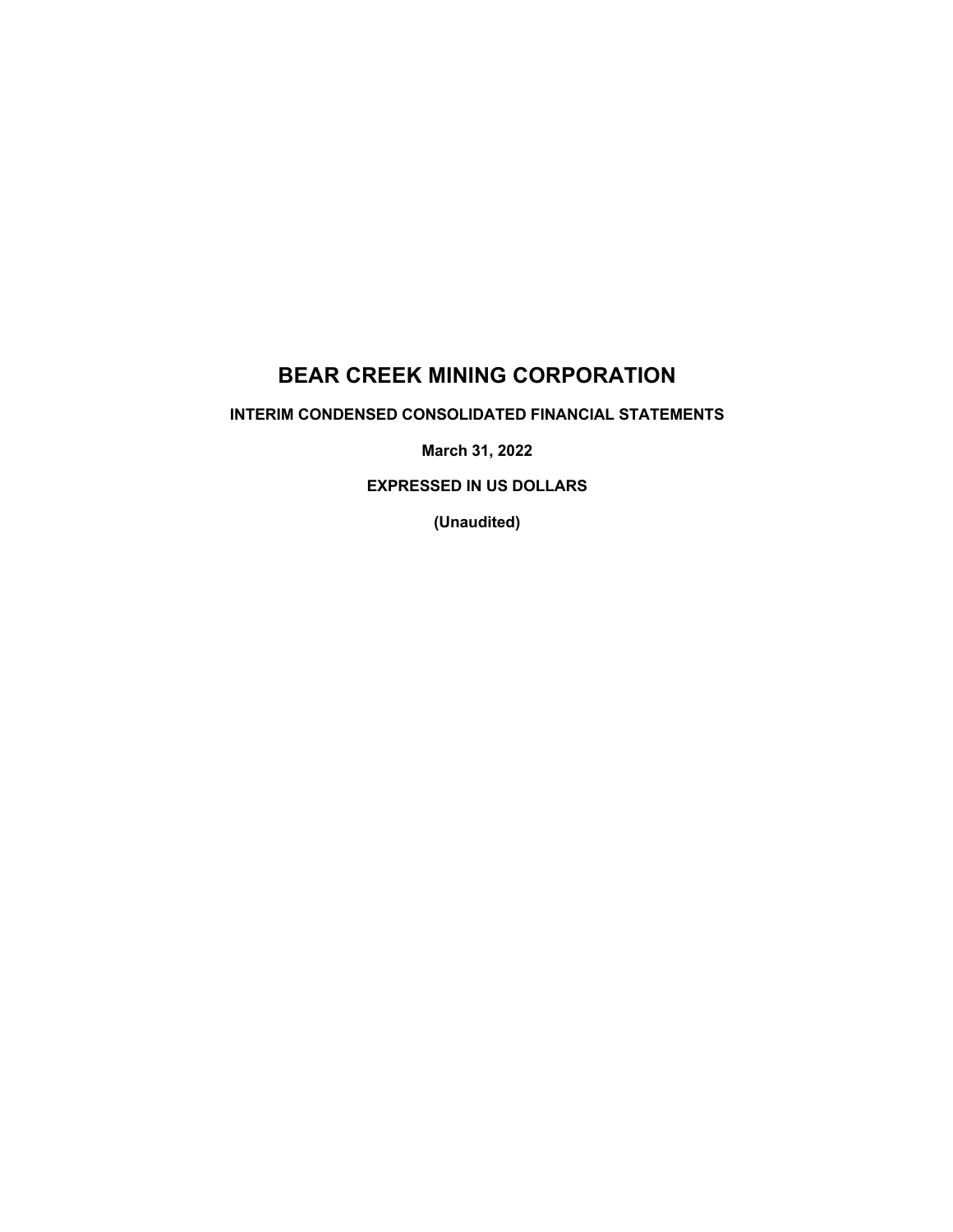# **Interim Condensed Consolidated Statements of Financial Position**

*US Dollars (000's)*

|                                                                                                                                                                                          | <b>Note</b>           | March 31,<br>2022                          | December 31,<br>2021                       |
|------------------------------------------------------------------------------------------------------------------------------------------------------------------------------------------|-----------------------|--------------------------------------------|--------------------------------------------|
| <b>ASSETS</b>                                                                                                                                                                            |                       |                                            |                                            |
| <b>Current assets</b>                                                                                                                                                                    |                       |                                            |                                            |
| Cash and cash equivalents                                                                                                                                                                | 3                     | \$<br>19,823                               | \$<br>24,176                               |
| Short-term investments                                                                                                                                                                   |                       | 23                                         | 22                                         |
| Receivables and prepaid expenses                                                                                                                                                         |                       | 530                                        | 620                                        |
|                                                                                                                                                                                          |                       | 20,376                                     | 24,818                                     |
| <b>Non-current assets</b>                                                                                                                                                                |                       |                                            |                                            |
| Restricted cash                                                                                                                                                                          | 4                     | 1,304                                      | 965                                        |
| Property and equipment                                                                                                                                                                   | 5                     | 7,142                                      | 6,940                                      |
| Resource property costs                                                                                                                                                                  | 6                     | 88,691                                     | 88,688                                     |
| Right-of-use assets                                                                                                                                                                      | 7                     | 368                                        | 509                                        |
|                                                                                                                                                                                          |                       |                                            |                                            |
| <b>TOTAL ASSETS</b>                                                                                                                                                                      |                       | \$<br>117,881                              | \$<br>121,920                              |
| <b>LIABILITIES</b><br><b>Current liabilities</b><br>Accounts payable and accrued liabilities<br>Current portion of community projects obligation<br>Current portion of other liabilities | 8<br>$\boldsymbol{9}$ | \$<br>1,069<br>1,081<br>54                 | \$<br>902<br>1,001<br>54                   |
| Current portion of lease liabilities                                                                                                                                                     | $\overline{7}$        | 296                                        | 409                                        |
|                                                                                                                                                                                          |                       | 2,500                                      | 2,366                                      |
| <b>Non-current liabilities</b>                                                                                                                                                           |                       |                                            |                                            |
| Community projects obligation                                                                                                                                                            | 8                     | 7,605                                      | 7,848                                      |
| <b>Other liabilities</b>                                                                                                                                                                 | 9                     | 917                                        | 886                                        |
| Lease liabilities                                                                                                                                                                        | 7                     | 27                                         | 38                                         |
| Provision for site restoration                                                                                                                                                           | 4                     | 200                                        | 200                                        |
|                                                                                                                                                                                          |                       | 11,249                                     | 11,338                                     |
| <b>EQUITY</b><br>Share capital<br>Contributed surplus<br><b>Deficit</b>                                                                                                                  | 10                    | 326,733<br>38,813<br>(258, 914)<br>106,632 | 326,730<br>38,653<br>(254, 801)<br>110,582 |
| <b>TOTAL LIABILITIES AND EQUITY</b>                                                                                                                                                      |                       | \$<br>117,881                              | \$<br>121,920                              |

Subsequent Events *(Note 13)*

ON BEHALF OF THE BOARD:

Signed "Catherine McLeod-Seltzer", Director

Signed "Erfan Kazemi", Director

The accompanying notes are an integral part of these interim condensed consolidated financial statements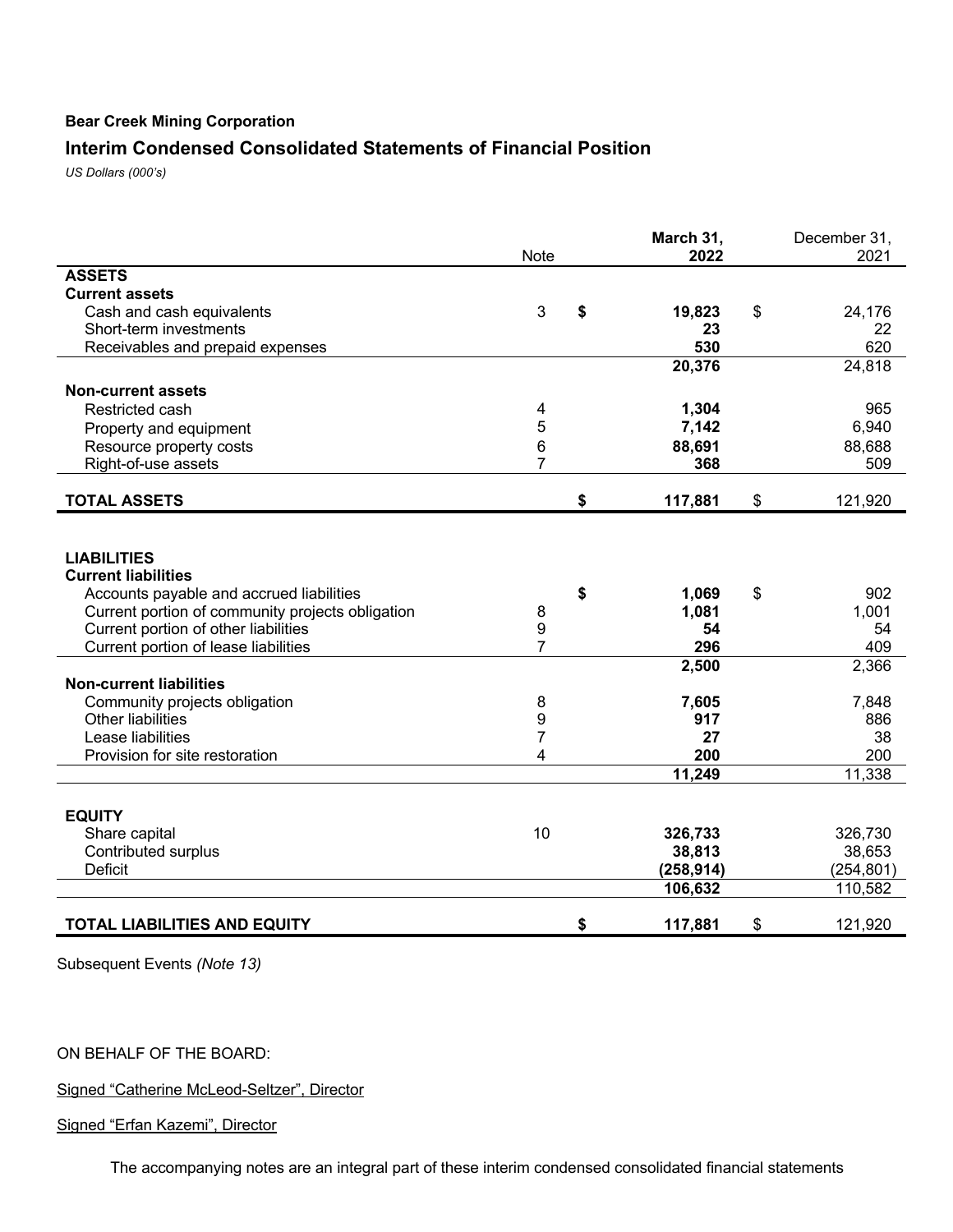## **Interim Condensed Consolidated Statements of Loss and Comprehensive Loss**

**For the Three Months Ended March 31** *US Dollars (000's, except share data) (Unaudited)*

|                                                      | Note |    | 2022        | 2021        |
|------------------------------------------------------|------|----|-------------|-------------|
| <b>Operating expenses</b>                            |      |    |             |             |
| Corani engineering and evaluation costs              | 6    | \$ | 2,259       | \$<br>3,258 |
| Other exploration and evaluation costs               |      |    | 248         | 460         |
| Share-based compensation                             |      |    | 160         | 288         |
| Wages and management salaries                        | 11   |    | 274         | 218         |
| Professional and advisory fees                       |      |    | 182         | 293         |
| General office expenses                              |      |    | 63          | 57          |
| Shareholder information and filing fees              |      |    | 75          | 104         |
| Travel                                               |      |    | 6           | 3           |
| Loss before other items                              |      |    | 3,267       | 4,681       |
| Other income and expense                             |      |    |             |             |
| Foreign exchange loss (gain)                         | 8    |    | 809         | (548)       |
| Accretion expense                                    |      |    | 46          | 25          |
| Finance income                                       |      |    | (9)         | (39)        |
| Loss and Comprehensive Loss for the Year             |      | \$ | 4,113       | \$<br>4,119 |
| Loss per Share - Basic and Diluted                   |      | S  | 0.03        | \$<br>0.03  |
| <b>Weighted Average Number of Shares Outstanding</b> |      |    | 124,273,132 | 122,022,647 |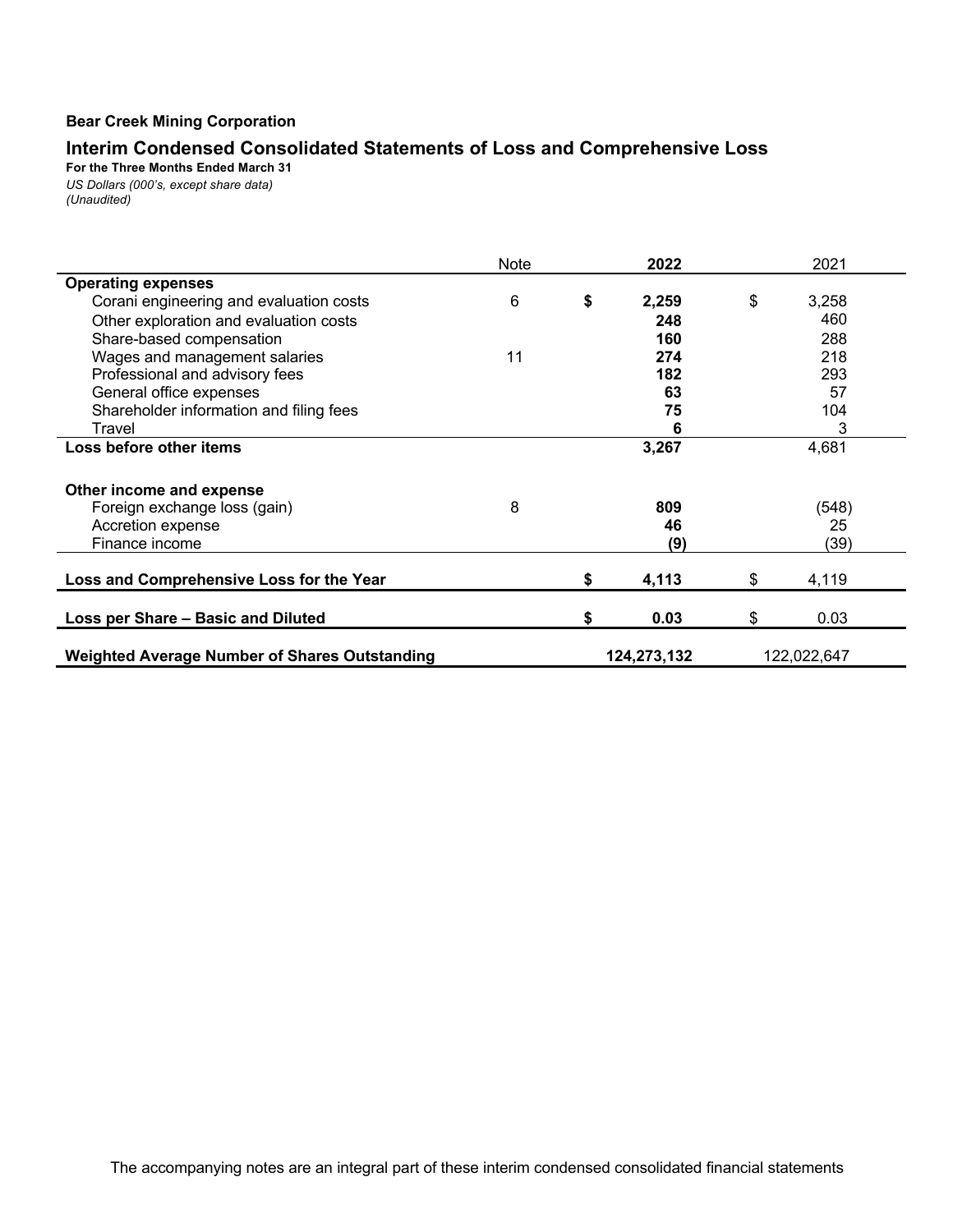#### **Interim Condensed Consolidated Statements of Cash Flows**

**For the Three Months Ended March 31** *US Dollars (000's) (Unaudited)*

|                                                                                   | <b>Note</b>    | 2022                 | 2021           |
|-----------------------------------------------------------------------------------|----------------|----------------------|----------------|
| <b>Operating Activities</b>                                                       |                |                      |                |
| Loss for the period                                                               |                | \$<br>(4, 113)<br>\$ | (4, 119)       |
| Items not affecting cash:                                                         |                |                      |                |
| Amortization                                                                      |                | 175                  | 182            |
| Accretion of community projects obligation                                        | 8              | 209                  | 218            |
| Accretion of lease liabilities                                                    | $\overline{7}$ | 46                   | 32             |
| Adjustment to Corani obligation                                                   |                | (36)                 | (113)          |
| Share-based compensation                                                          |                | 160                  | 288            |
| Finance income                                                                    |                | (9)                  | (14)           |
| Unrealized foreign exchange (gain) loss                                           |                | 801                  | (625)          |
|                                                                                   |                | (2,767)              | (4, 151)       |
| Changes in current assets and liabilities:                                        |                |                      |                |
| Receivables and prepaid expenses                                                  |                | 118                  | 16             |
| Accounts payable and accrued liabilities                                          |                | 145                  | 357            |
| Cash used in operating activities                                                 |                | (2, 504)             | (3,778)        |
|                                                                                   |                |                      |                |
| <b>Investing Activities</b>                                                       |                |                      |                |
| Purchase of equipment                                                             | 5              | (245)                | (208)          |
| Resource acquisition costs<br>Payment of community projects and Corani obligation | 6<br>8 & 9     | (3)                  | (3)<br>(1,084) |
| Interest received                                                                 |                | (1,085)<br>9         | 14             |
| Restricted cash                                                                   | 4              | (339)                | (337)          |
|                                                                                   |                | (1,663)              | (1,618)        |
| Cash used in investing activities                                                 |                |                      |                |
| <b>Financing Activities</b>                                                       |                |                      |                |
| Share capital issued, net of any share issuance costs                             | 10             | 3                    | 25,238         |
| Principal payments on leases                                                      | 7              | (190)                | (178)          |
| Cash (used in) provided by financing activities                                   |                | (187)                | 25,060         |
|                                                                                   |                |                      |                |
| Effect of exchange rate change on cash and cash equivalents                       |                | 1                    | 214            |
| Net Increase in Cash and Cash Equivalents                                         |                | (4, 353)             | 19,878         |
| Cash and cash equivalents - Beginning of Period                                   |                | 24,176               | 20,560         |
|                                                                                   |                |                      |                |
| <b>Cash and Cash Equivalents - End of Period</b>                                  |                | \$<br>\$<br>19,823   | 40,438         |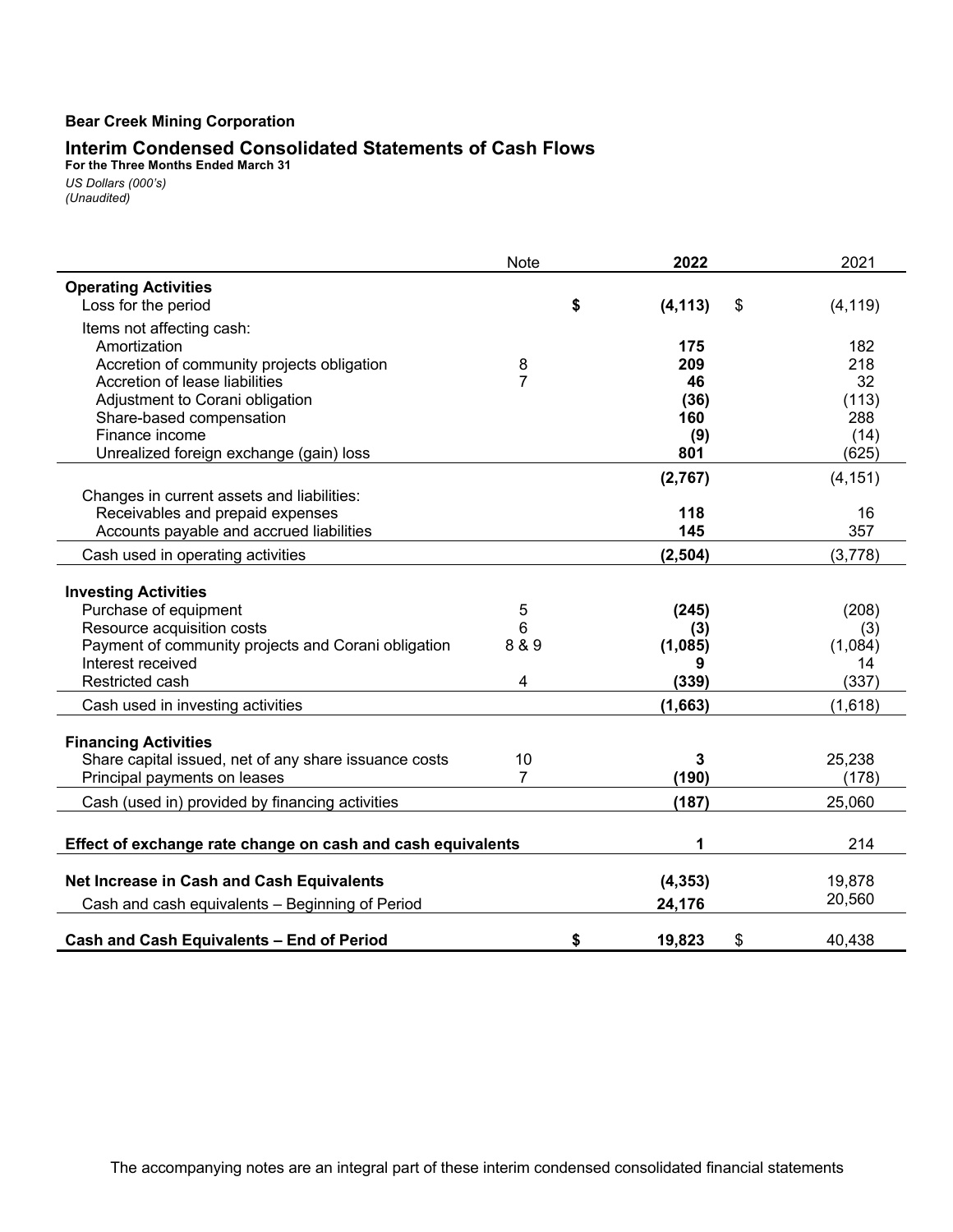## **Interim Condensed Consolidated Statements of Changes in Equity**

*US Dollars (000's, except share data) (Unaudited)*

|                          | <b>Share Capital</b><br>(Number of |                      | Contributed |            |          |
|--------------------------|------------------------------------|----------------------|-------------|------------|----------|
|                          | Shares)                            | <b>Share Capital</b> | Surplus     | Deficit    | Total    |
| December 31, 2020        | 112,439,314                        | 300,986              | 36,835      | (232, 951) | 104,870  |
| Share offerings          | 11,500,000                         | 27,107               |             |            | 27,107   |
| Share issuance costs     |                                    | (1,870)              |             |            | (1,870)  |
| Share-based compensation |                                    |                      | 287         |            | 287      |
| Loss for the period      |                                    |                      |             | (4, 119)   | (4, 119) |
| March 31, 2021           | 123,939,314                        | 326,223              | 37,122      | (237,070)  | 126,275  |
|                          |                                    |                      |             |            |          |
| December 31, 2021        | 124,273,132                        | 326,730              | 38,653      | (254, 801) | 110,582  |
| Share issuance costs     |                                    | 3                    |             |            |          |
| Share-based compensation |                                    |                      | 160         |            | 160      |
| Loss for the period      |                                    |                      |             | (4, 113)   | (4, 113) |
| March 31, 2022           | 124,273,132                        | 326,733              | 38,813      | (258, 914) | 106,632  |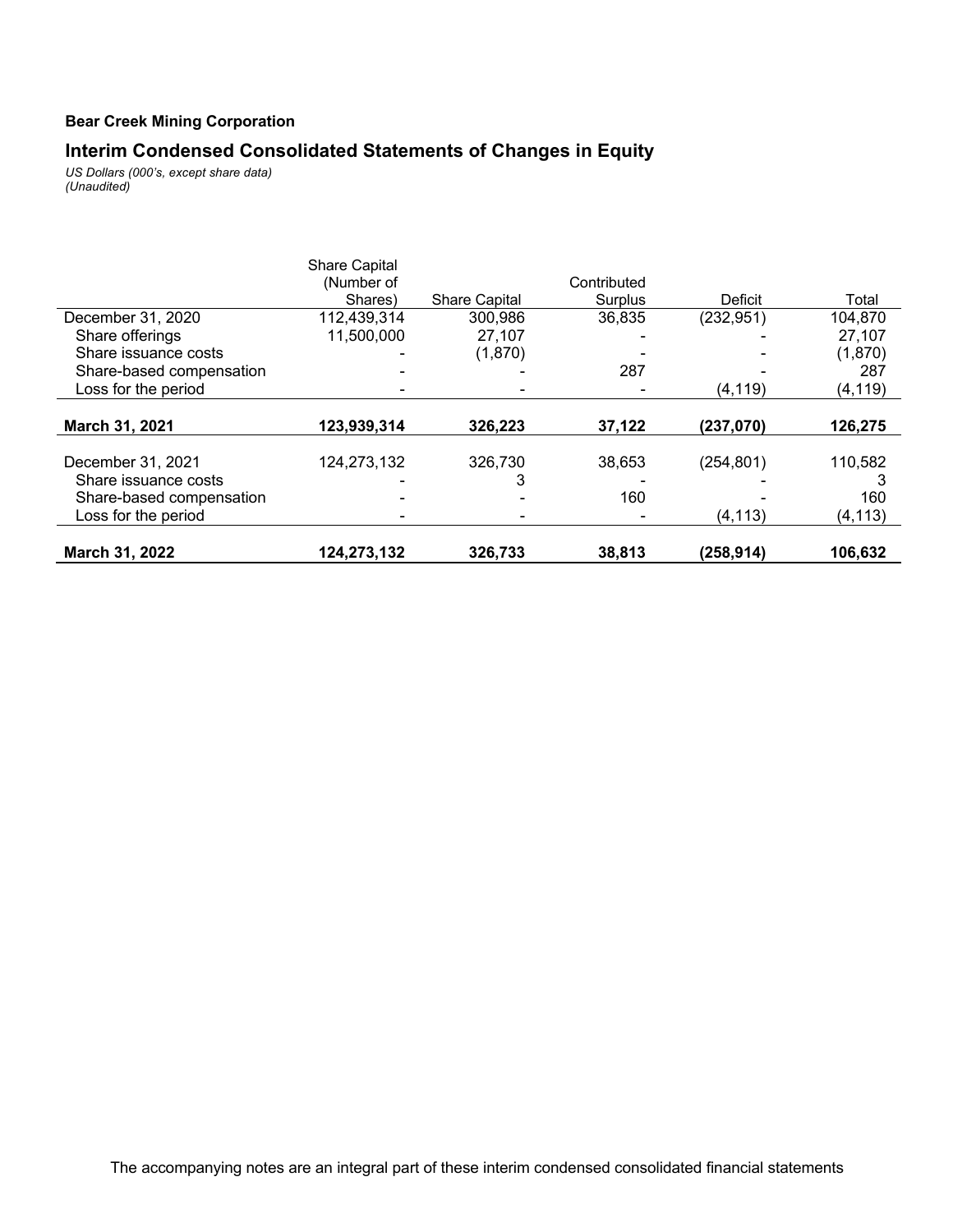## **Bear Creek Mining Corporation Notes to Interim Condensed Consolidated Financial Statements March 31, 2022**

*US Dollars (Unaudited)*

#### **1. Nature of Business**

Bear Creek Mining Corporation's ("Bear Creek" or the "Company") business is the acquisition, exploration, and development of precious and base metal properties.

Bear Creek is a public company incorporated in British Columbia, Canada. Its common shares are listed on the TSX Venture Exchange ("TSX-V") in Canada, and the Bolsa de Valores de Lima in Peru under the symbol "BCM" and are posted for trading on the OTCQX Market in the U.S. under the symbol "BCEKF" and on the Börse Frankfurt in Germany under the symbol "OU6". The head office, principal address, and records office of the Company is 400 Burrard Street, Suite 1400, Vancouver, British Columbia, Canada, V6C 3A6.

The mining and exploration business involves a high degree of risk, and there can be no assurance that current exploration and development projects will result in profitable mining operations. The Company has no source of revenue. To carry out its exploration plans and commitments, development activities, administrative overhead, and maintain its mineral interests the Company requires funds from investors. The recoverability of amounts shown for resource properties is dependent on several factors. These factors include the discovery of economically recoverable reserves, the ability to complete the development of these properties, and future profitable production or proceeds from the disposition of mineral properties.

Ownership interests in mineral properties involve risks due to the difficulties of determining and obtaining clear title to claims and the potential for problems arising from many mineral properties' frequently ambiguous conveyance history. The Company has investigated the ownership of its mineral properties and, to the best of its knowledge, ownership of its interests is in good standing.

On April 21, 2022, the Company completed the acquisition of shares in a company that holds a 100% interest in the Mercedes gold-silver Mine ("Mercedes") located in Sonora, Mexico, from Equinox Gold Corp. ("Equinox"). The shares were acquired for total cash consideration of \$100 million, a 24.7 million common share issuance, and a 2% net smelter return payable on the metal produced from the Mercedes concessions (Note 13).

The Peruvian government extended the COVID-19 medical state of emergency until August 29, 2022. Use of face masks became optional on May 1, 2022 in regions of the country where 80% of the residents have had a third vaccine dose. The Lima office staff have returned to the office on a full schedule. Staff at Corani remain on 28-day rotations rather than the pre-COVID-19 turnaround of two weeks. Mercedes' operational staff has returned to pre-pandemic rotations, and the office staff is now working onsite. Management cannot predict the effect of the COVID-19 virus on the Company's future business plans, financial position, cash flows, and results of operations.

#### **2. Basis of Preparation**

These interim condensed consolidated financial statements of the Company were prepared in accordance with International Financial Reporting Standards ("IFRS") applicable to preparation of interim financial statements. The interim condensed consolidated financial statements should be read in conjunction with the annual financial statements for the year ended December 31, 2021, which were prepared in accordance with IFRS. The accounting policies adopted are consistent with those of the previous financial year.

The Board of Directors approved these interim consolidated financial statements on May 30, 2022.

#### **Basis of Measurement**

These interim condensed consolidated financial statements have been prepared on an accrual basis and are based on historical costs, modified where applicable. These consolidated financial statements are presented in US dollars unless otherwise noted.

#### **Significant Accounting Estimates and Judgments**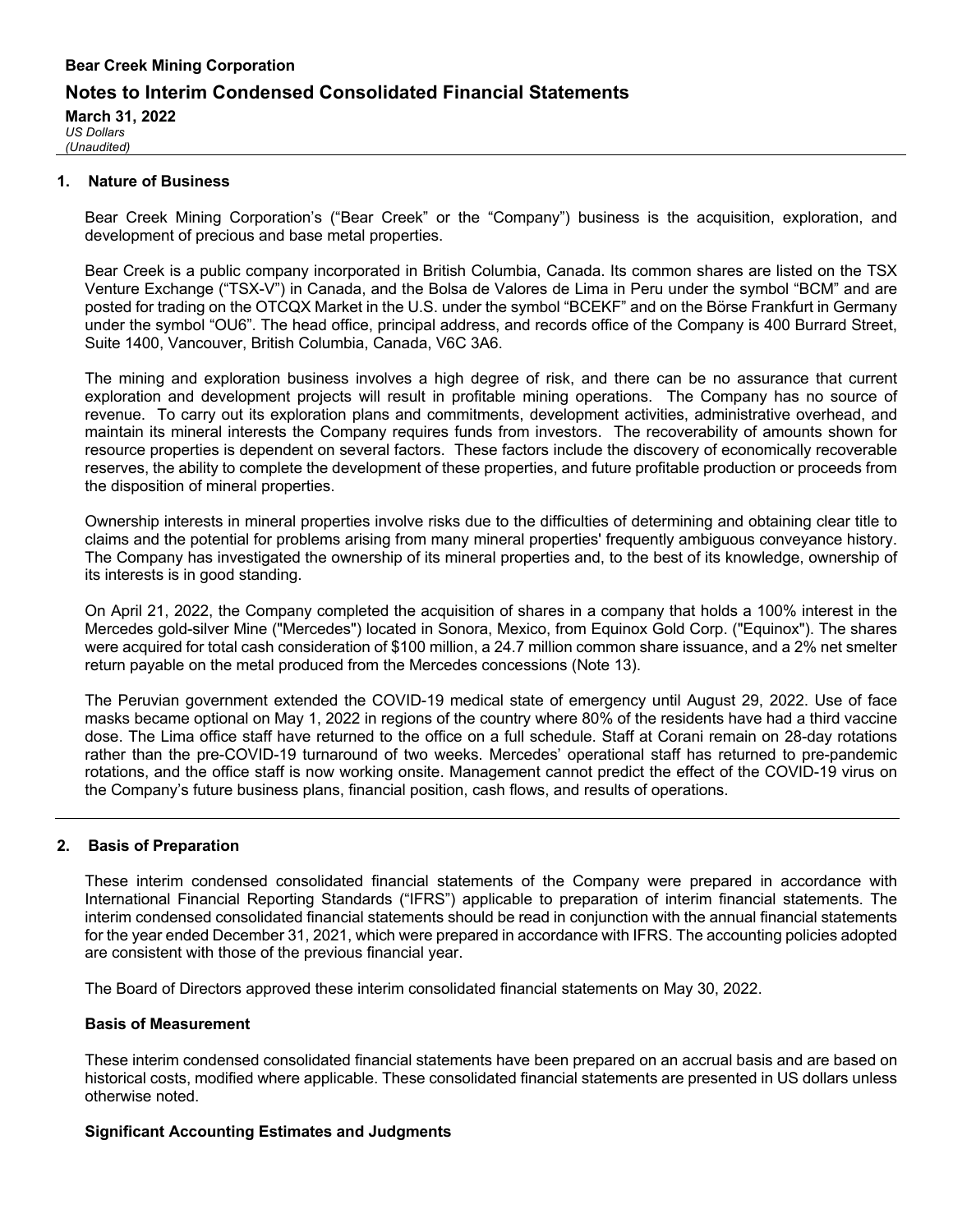### **Notes to Interim Condensed Consolidated Financial Statements**

**March 31, 2022**

*US Dollars (Unaudited)*

> The preparation of the consolidated financial statements in accordance with IFRS requires management to make estimates and assumptions that affect the application of policies and reported amounts of assets and liabilities, income and expenses. The estimates and associated assumptions are based on historical experience and other factors believed to be reasonable under the circumstances and result in judgments about the carrying value of assets and liabilities. Actual results could differ from these estimates.

> The significant judgments made by management in applying the Company's accounting policies and key sources of estimation uncertainty were the same as those applied to the annual audited consolidated financial statements for the year ended December 31, 2021.

#### **3. Cash and Cash Equivalents**

|                                             | March 31,<br>2022<br>(000's) | December 31,<br>2021<br>(000's) |
|---------------------------------------------|------------------------------|---------------------------------|
| Cash                                        | 19,823                       | 23,476                          |
| Term deposits and other Investment accounts |                              | 700                             |
|                                             | 19,823                       | 24,176                          |

#### **4. Restricted Cash**

According to the Corani Mine Closure Plan approved on September 12, 2018, the Company must provide a closure guarantee. Consequently, every January 17 from 2019 to 2036, the Company provides an insurance deposit for the expected closure costs. On January 17, 2022 the Company posted an insurance policy for \$5,214,527 with the Peruvian Ministry of Energy and Mines to cover the four-year cumulative mine closure guarantee. The Company provided a certificate of deposit in the insurer's name for \$1,303,632.

As of the date of these interim consolidated financial statements, no significant environmental disturbance has been caused due to the activities conducted on the Corani Project. The Company assumed a restoration obligation estimated at \$200,000 upon acquiring the Corani Project.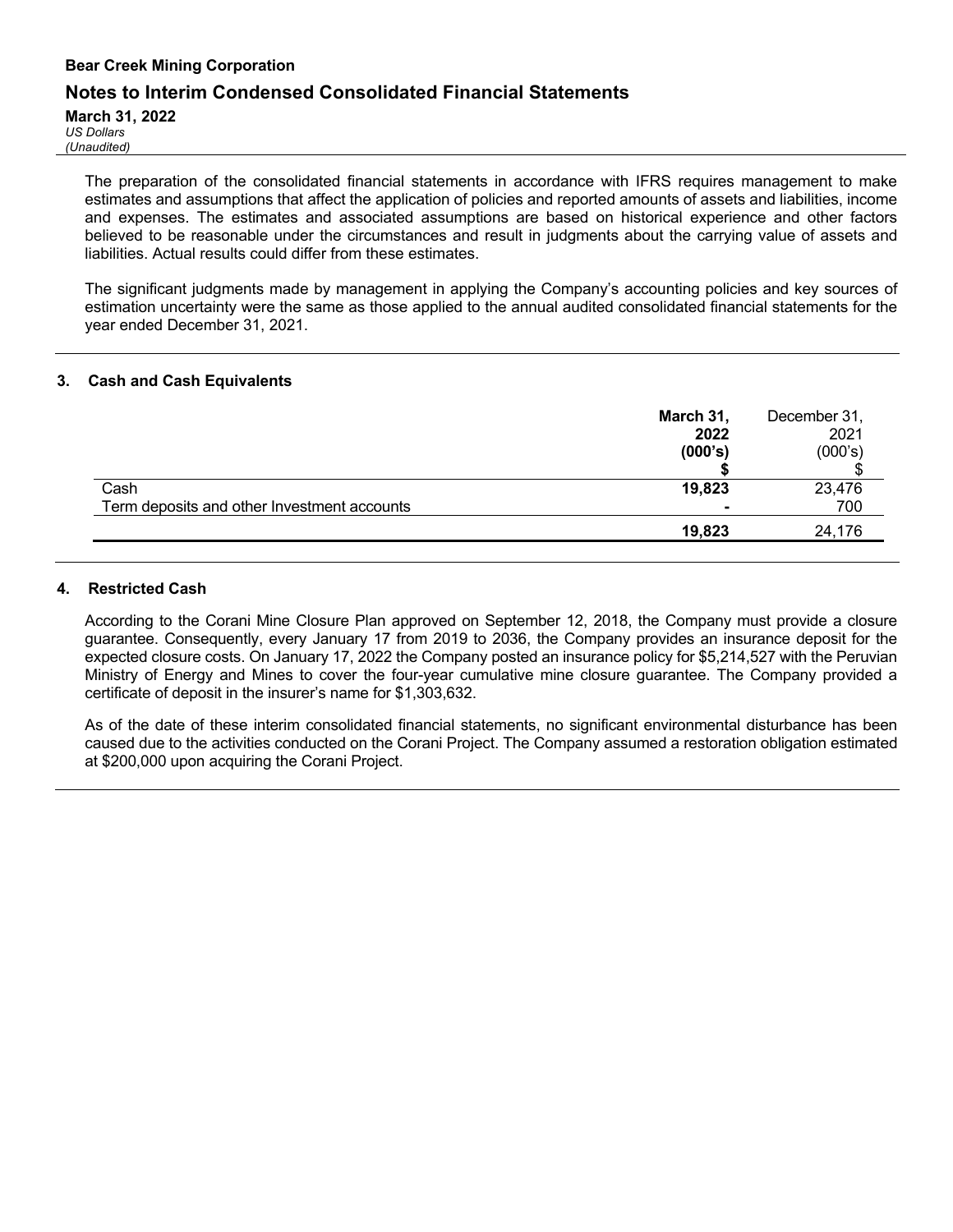## **Notes to Interim Condensed Consolidated Financial Statements**

**March 31, 2022**

*US Dollars (Unaudited)*

#### **5. Property and Equipment**

|                                                          | <b>Exploration</b><br>and Other<br><b>Equipment</b><br>(000's) | <b>Office</b><br><b>Equipment</b><br>(000's) | Land<br>(000's) | <b>Total</b><br>(000')  |
|----------------------------------------------------------|----------------------------------------------------------------|----------------------------------------------|-----------------|-------------------------|
| Balance - December 31, 2020<br>Additions<br>Amortization | 5,516<br>1,506<br>(133)                                        | 8<br>(2)                                     | 45              | 5,569<br>1,506<br>(135) |
| Balance - December 31, 2021<br>Additions<br>Amortization | 6,889<br>235<br>(34)                                           | 6<br>$\overline{\phantom{0}}$                | 45              | 6,940<br>235<br>(34)    |
| <b>Balance - March 31, 2022</b>                          | 7,090                                                          | 6                                            | 45              | 7,141                   |

#### **6. Resource Property Costs**

|                                                                                                 | <b>Maria Jose</b>                |                    |                       |  |
|-------------------------------------------------------------------------------------------------|----------------------------------|--------------------|-----------------------|--|
|                                                                                                 | <b>Corani Project</b><br>(000's) | Project<br>(000's) | Total<br>(000's)      |  |
| Balance at December 31, 2020<br>Land acquisition costs<br>Impairment of Resource property costs | 88,662<br>26                     | 951<br>(951)       | 89,613<br>26<br>(951) |  |
| Balance at December 31, 2021<br>Land acquisition costs                                          | 88,688                           |                    | 88,688                |  |
| Balance at March 31, 2022                                                                       | 88,691                           |                    | 88.691                |  |

### **a) Corani Project**

The Company has a 100% interest in the Corani Project located in the Department of Puno, Peru. Engineering and evaluation costs incurred on the Corani Project are expensed. Details are as follows:

|                              | <b>Three Months</b><br><b>Ended</b><br>March 31,<br>2022 | <b>Three Months</b><br>Ended<br>March 31,<br>2021 |
|------------------------------|----------------------------------------------------------|---------------------------------------------------|
|                              | (000's)                                                  | (000's)                                           |
| Community contributions      | 330                                                      | 239                                               |
| Detailed engineering         | 105                                                      | 1,274                                             |
| Environmental                | 129                                                      | 34                                                |
| Geophysics                   | 15                                                       |                                                   |
| Maintenance costs            |                                                          |                                                   |
| Salaries and consulting      | 1,098                                                    | 1,103                                             |
| Camp, supplies and logistics | 569                                                      | 595                                               |
| Travel                       | 13                                                       | 12                                                |
| <b>Total</b>                 | 2,259                                                    | 3,258                                             |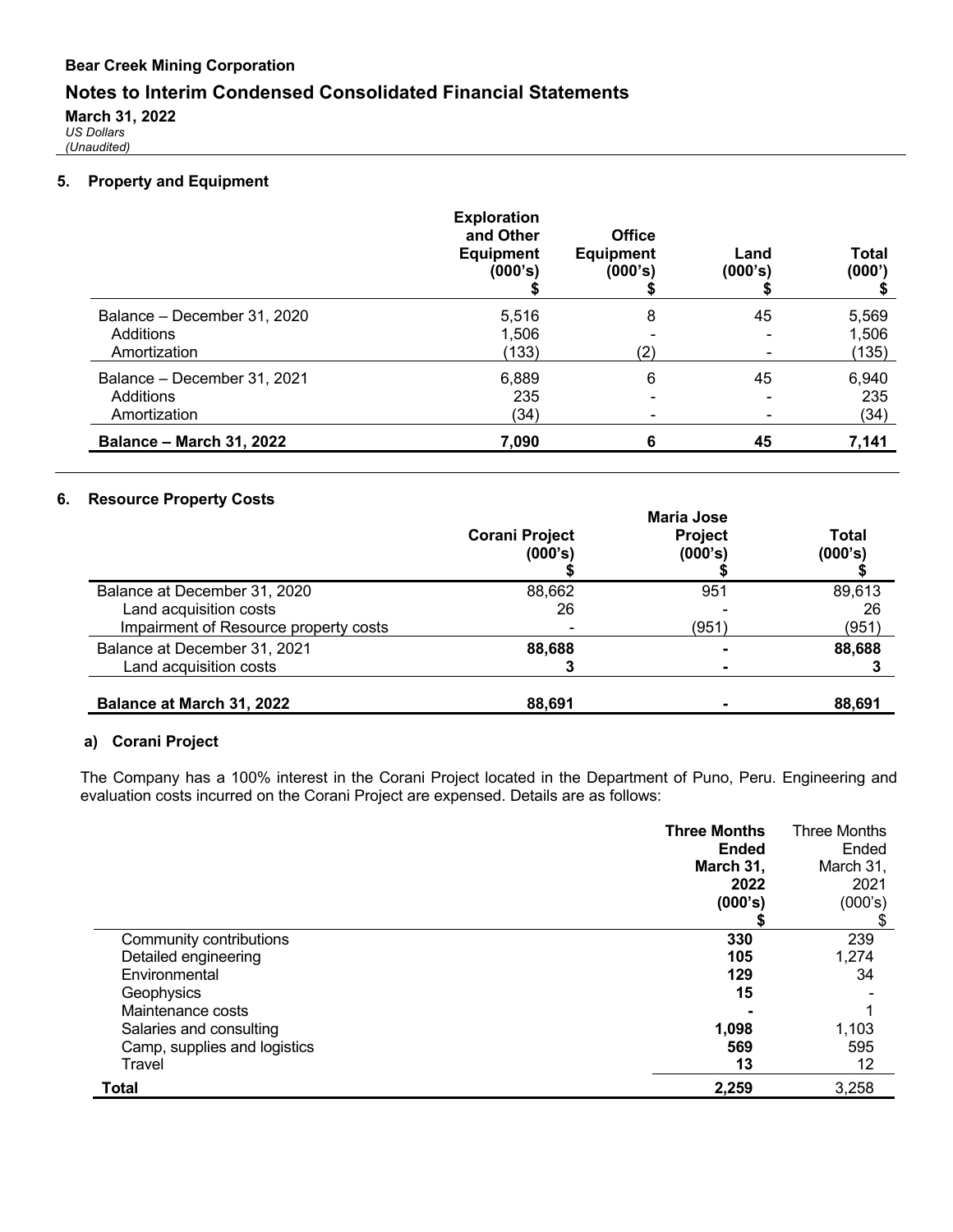### **Notes to Interim Condensed Consolidated Financial Statements**

**March 31, 2022** *US Dollars*

*(Unaudited)*

#### **b) Other Exploration and Evaluation Costs (Recoveries)**

Other exploration and evaluation costs include administrative expenses for maintaining and managing the Company's Peruvian affiliates and concession payments, which are not directly attributable to the Company's Corani project.

Total other exploration and evaluation costs incurred during the period ended March 31, 2022 were \$0.1 million (2021 - \$0.1million).

The Company expenses the value added tax it pays during the exploration phase. During the three month period ended March 31, 2022 the total value added taxes paid were \$0.2 million (2021 - \$0.3 million).

#### **7. Leases**

The Company's lease liabilities and right-of-use assets are:

|                                     | <b>Office</b><br>Space and<br>Warehouse<br>(000's) | <b>Vehicles</b><br>(000's) | Total<br>(000's) |
|-------------------------------------|----------------------------------------------------|----------------------------|------------------|
| <b>Lease Liabilities</b>            |                                                    |                            |                  |
| Balance - December 31, 2020         | 349                                                | 310                        | 659              |
| Additions                           | 128                                                | 251                        | 379              |
| Payments                            | (352)                                              | (361)                      | (713)            |
| Accretion expense                   | 70                                                 | 79                         | 149              |
| Foreign exchange translation effect | (2)                                                | (25)                       | (27)             |
| Balance - December 31, 2021         | 193                                                | 254                        | 447              |
| Payments                            | (95)                                               | (95)                       | (190)            |
| Accretion expense                   | 21                                                 | 25                         | 46               |
| Foreign exchange translation effect | 2                                                  | 18                         | 20               |
| <b>Balance - March 31, 2022</b>     | 121                                                | 202                        | 323              |
| Less: current portion               | 94                                                 | 202                        | 296              |
| Long-term portion                   | 27                                                 |                            | 27               |

| <b>Right-of-Use Assets</b>      | <b>Office</b><br>space and<br>Warehouse<br>(000's) | <b>Vehicles</b><br>(000's) | <b>Total</b><br>(000's) |
|---------------------------------|----------------------------------------------------|----------------------------|-------------------------|
| Balance - December 31, 2020     | 382                                                | 323                        | 705                     |
| Additions                       | 128                                                | 251                        | 379                     |
| Amortization                    | (290)                                              | (285)                      | (575)                   |
| Balance - December 31, 2021     | 220                                                | 289                        | 509                     |
| Amortization                    | (79)                                               | (62)                       | (141)                   |
| <b>Balance - March 31, 2022</b> | 141                                                | 227                        | 368                     |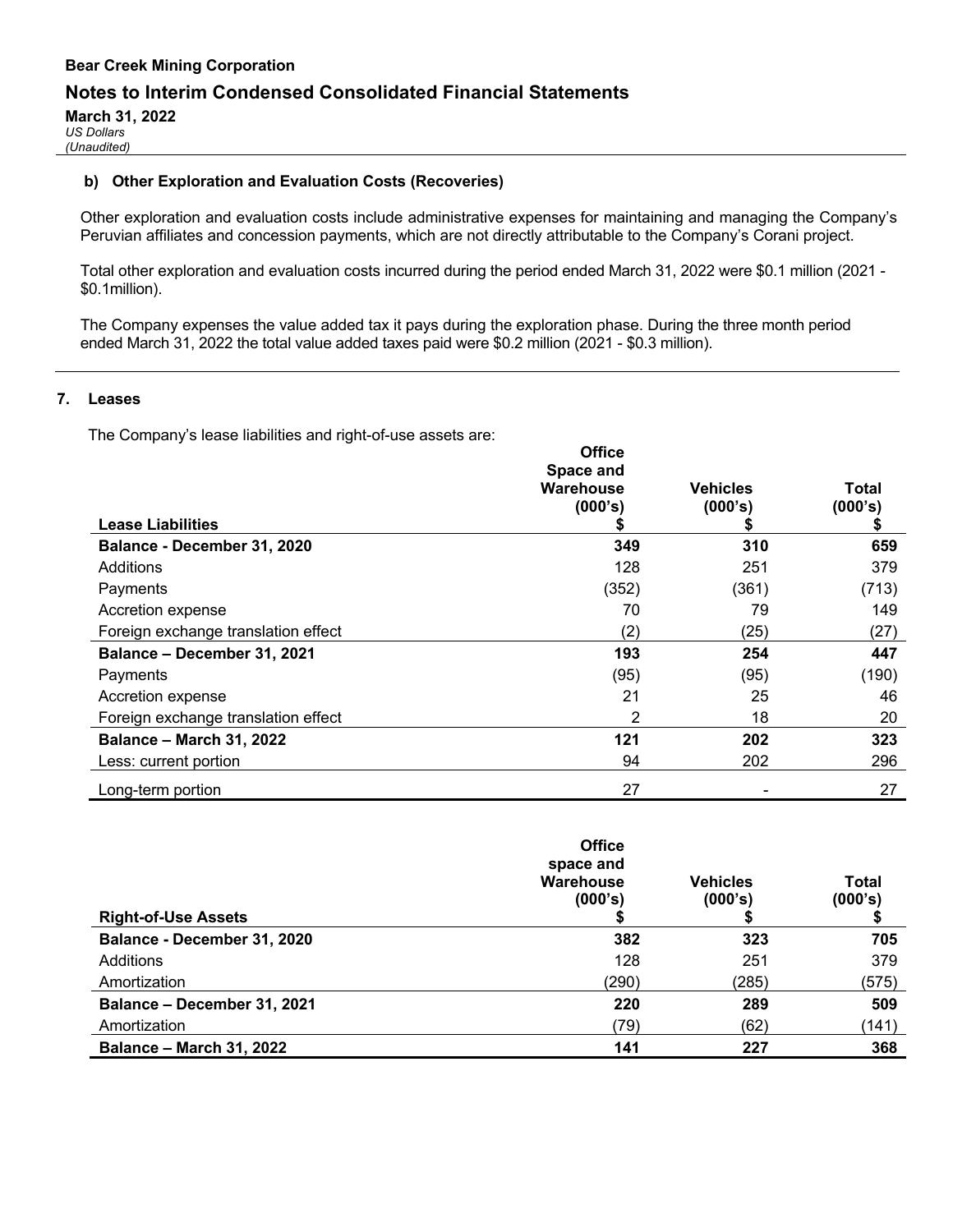## **Bear Creek Mining Corporation Notes to Interim Condensed Consolidated Financial Statements March 31, 2022**

*US Dollars (Unaudited)*

## **8. Community Projects Obligation**

On April 8, 2013, the Company entered into a Framework Agreement for the Sustainable Use of Natural Resources in the Mining Project Corani (the "Framework Agreement") with the Corani District Municipality, five surrounding communities, and relevant ancillary organizations. The Framework Agreement was for an initial payment (the "Initial Payment") and 22 successive payments (the "Successive Payments") of Peruvian Sol ("S/") 4 million to be made into a trust designed to fund community projects. These Successive Payments of S/. 4 million per year were dependent on the Company receiving permits to build the processing facilities and the mining installations, which were received during 2018.

The Framework Agreement with the local communities and the Corani Environmental and Social Impact Assessment ("ESIA") requires the Company to undertake certain development work, such as access roads, mine camp and maintenance and storage facilities, and an electrical substation. The Company began development work in 2018 in accordance with the ESIA and the Framework Agreement.

As at March 31, 2022, the total undiscounted obligation remaining under the Framework Agreement was \$18.4 million, while the sum of the remaining annual payment stream discounted at an estimated current rate of 10% is \$8.7 million.

A continuity of the Company's community projects obligation per the Framework Agreement is as follows:

| (000's  |
|---------|
| 9,944   |
| (1,075) |
| 843     |
| (864)   |
| 8,848   |
| (1,077) |
| 209     |
| 706     |
| 8,686   |
| (1,081) |
| 7,605   |
|         |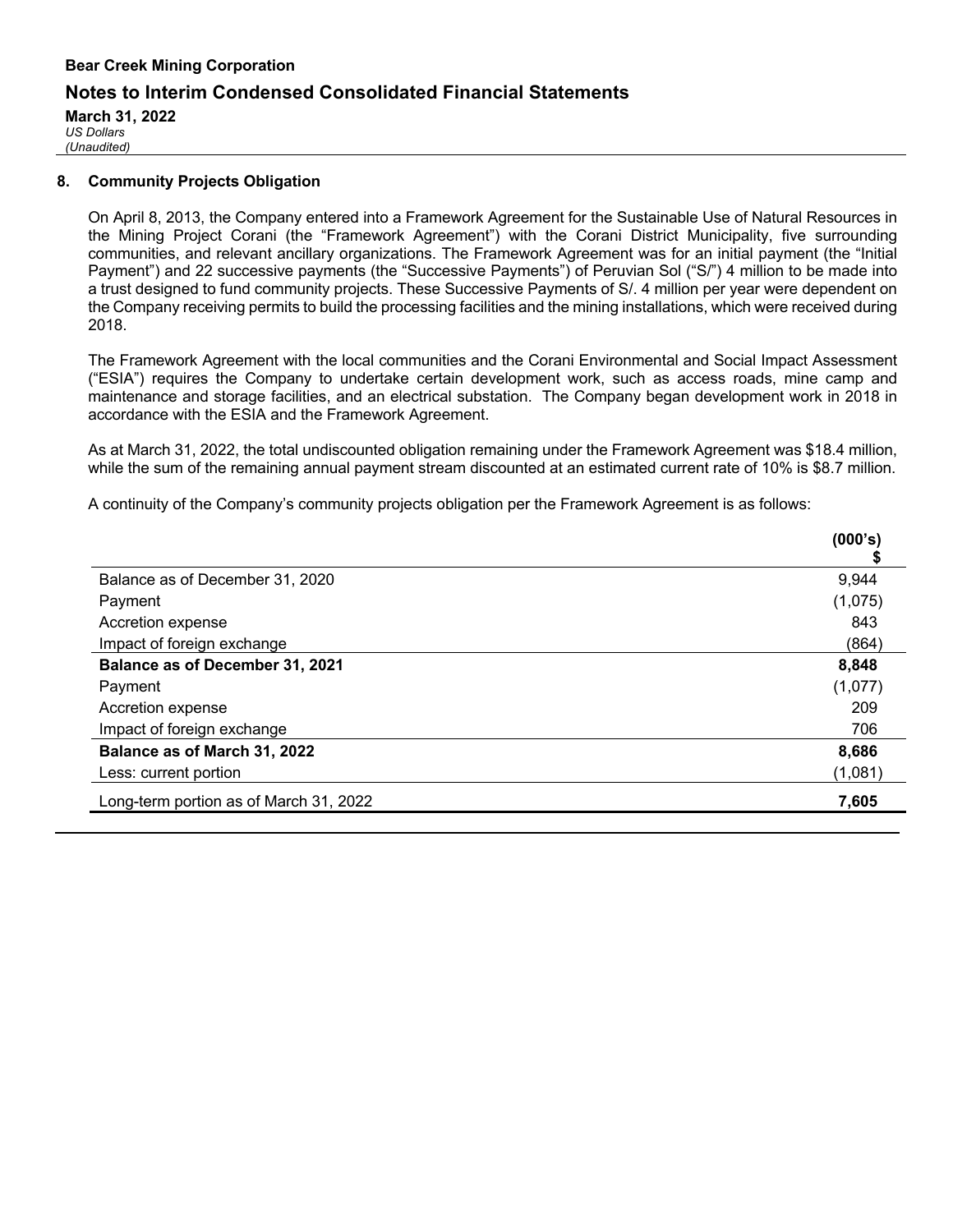## **Bear Creek Mining Corporation Notes to Interim Condensed Consolidated Financial Statements**

**March 31, 2022**

*US Dollars (Unaudited)*

#### **9. Other Liabilities**

In 2011 the Company entered into land purchase agreements with local landowners for surface rights access to the Corani project and an agreement to provide the Corani Municipality with funding to build schools and other improvements to the community as determined by the Corani Municipality. The total amount owed under the agreements was approximately \$3.47 million, of which \$0.9 million remains outstanding as of March 31, 2022.

The liability includes a pension obligation adjusted for pensioner life expectancy, the official Peruvian minimum wage level, and the exchange rate, with the estimated payment stream discounted at the rate implicit on sovereign Peruvian zero coupon bonds

A continuity of the Company's obligation under these agreements is as follows:

|                                        | (000's) |
|----------------------------------------|---------|
| Balance as of December 31, 2020        | 1,313   |
| Payments                               | (34)    |
| Revaluation of obligation              | (224)   |
| Impact of foreign exchange             | (115)   |
| <b>Balance as of December 31, 2021</b> | 940     |
| Payments                               | (8)     |
| Revaluation of obligation              | (36)    |
| Impact of foreign exchange             | 75      |
| Balance as of March 31, 2022           | 971     |
| Less: current portion                  | (54)    |
| Long-term portion as of March 31, 2022 | 917     |

The Company's estimated future payments are as follows:

|                                             | March 31, | December 31, |
|---------------------------------------------|-----------|--------------|
|                                             | 2022      | 2021         |
|                                             | (000's)   | (000's)      |
|                                             |           |              |
| Within one year                             | 54        | 54           |
| After one year but not more than five years | 917       | 886          |
|                                             |           |              |
|                                             | 971       | 940          |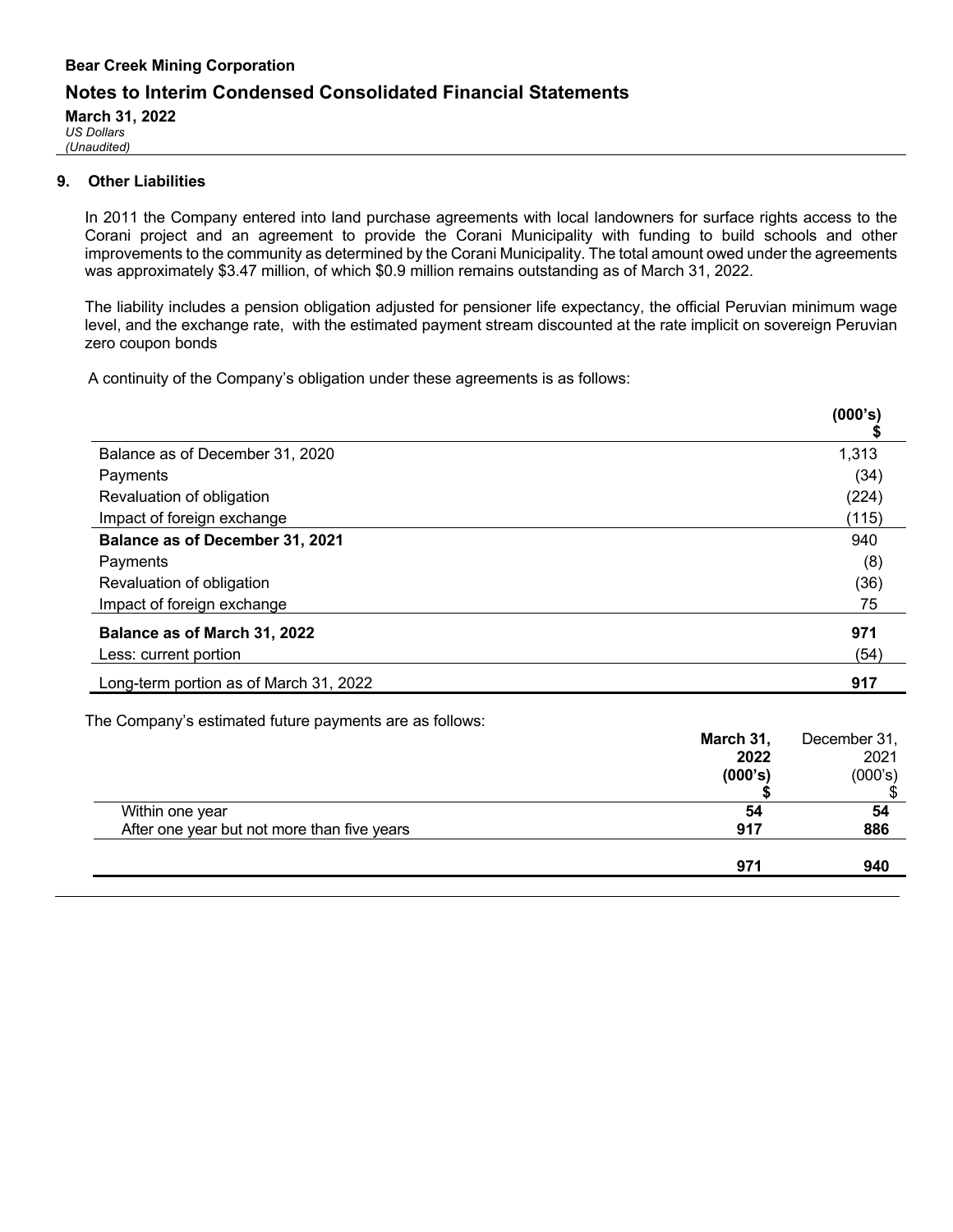## **Notes to Interim Condensed Consolidated Financial Statements**

**March 31, 2022**

*US Dollars (Unaudited)*

#### **10. Capital**

#### **Authorized and Issued Share Capital**

The Company is authorized to issue an unlimited number of common shares without par value.

#### *2022 Activity*

A total of 1,020,500 stock options expired without being exercised on February 26, 2022.

No new stock options were granted during the three months period ended March 31, 2022. During the three month period ended March 31, 2022, the Company recognized \$0.16 million (2021 - \$0.29 million) as share-based payments expense based on the graded vesting schedule of the previous years' stock options and restricted share unit ("(RSUs") grants.

#### *2021 Activity*

In January 2021, the Company issued 11,500,000 common shares at CDN\$3.00 per share for gross proceeds of CDN\$34.5 million (\$27.1 million). The underwriters received a cash fee equal to 6% of the gross proceeds (\$1.63 million). Additional costs of this financing included professional and filing fees of \$0.24 million.

On May 10, 2021, the Company issued 333,818 common shares to its directors, officers, and employees upon vesting of one-third of the RSUs awarded on April 22, 2020.

#### **Share Purchase Options**

The Company has established a share purchase option plan (the "Stock Option Plan") and a long term incentive plan ("LTIP"). Under the Stock Option Plan, the Board of Directors may, from time to time, grant options to directors, officers, employees, or consultants. Options granted must be exercised no later than ten years from the date of grant or such lesser period as determined by the Board of Directors. Under the Stock Option Plan the exercise price of an option, cannot be lower than the closing price on the TSX Venture Exchange on the trading date preceding the date of grant, less the maximum discount permitted under TSX policies applicable to share purchase options. The Board of Directors also sets vesting terms for each grant. The Stock Option Plan provides that the aggregate number of shares reserved for issuance under the plan (including shares issuable upon the exercise of existing options and restricted or deferred share units issuable under the Company's Long Term Incentive Plan) shall not exceed 10% of the total number of issued and outstanding common shares of the Company on a non-diluted basis, as constituted on the grant date of such options. Pursuant to the LTIP, the Board of Directors may, from time to time, award (RSUs or deferred share units ("DSUs") to directors, officers, employees, and in the case of RSUs, consultants. Under the LTIP the maximum number of shares the Company is entitled to issue from treasury for payments in respect of awards of DSUs and RSUs is an aggregate of 5,000,000 shares. The Stock Option Plan together with the LTIP may not cumulatively exceed 10% of the total number of shares issued and outstanding.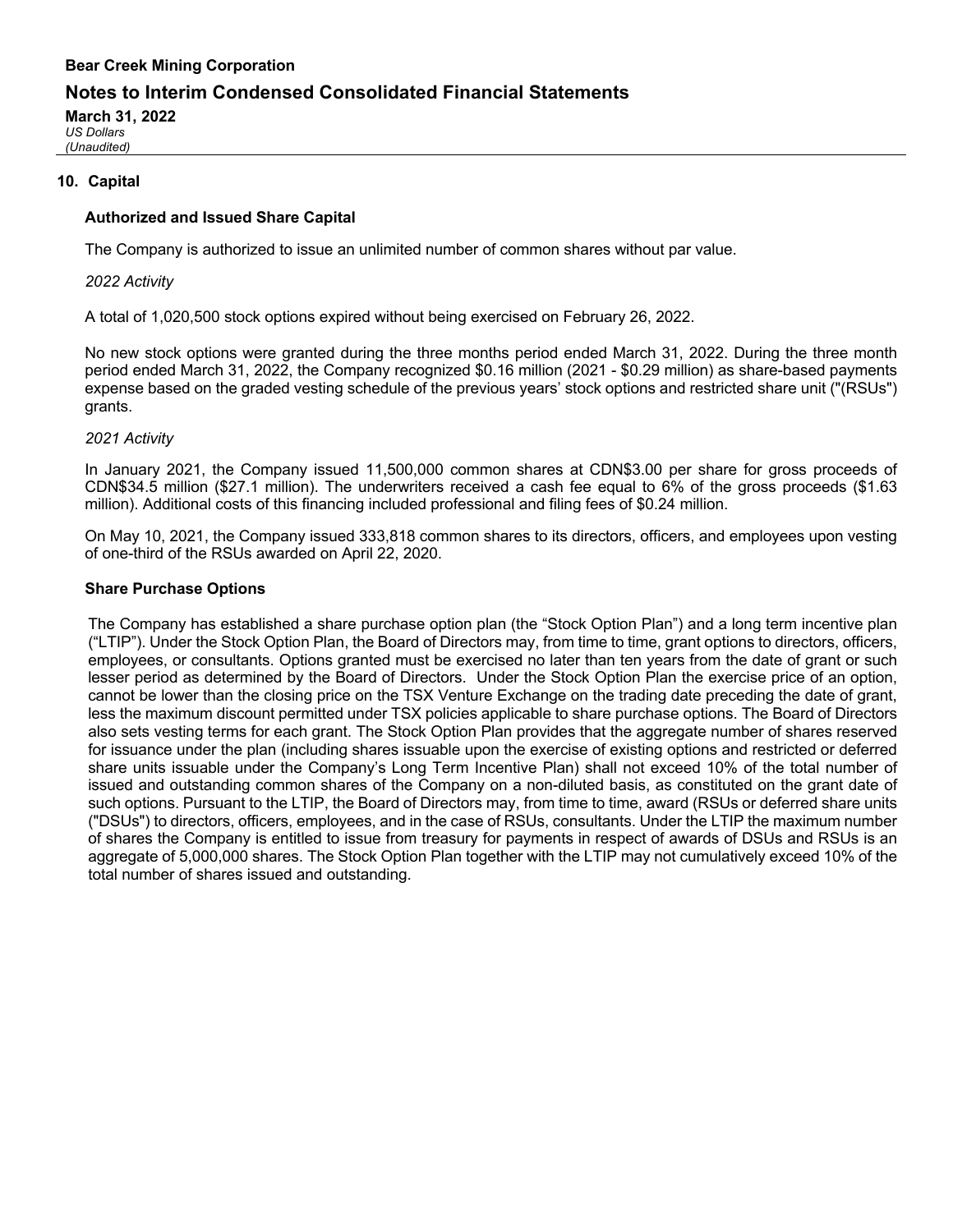## **Notes to Interim Condensed Consolidated Financial Statements**

#### **March 31, 2022**

*US Dollars (Unaudited)*

> As at March 31, 2022 and December 31, 2021, the following stock options, RSUs and DSUs were under grant and available for issuance:

|                                      | March 31, 2022 | December 31, 2021 |
|--------------------------------------|----------------|-------------------|
| Issued and outstanding shares        | 124,273,132    | 124,273,132       |
| Options allowed                      | 12,427,313     | 12,427,313        |
| RSU & DSU limit                      | 5,000,000      | 5,000,000         |
| Options outstanding                  | 4,450,000      | 5,620,500         |
| RSUs granted                         | 1,000,000      | 1,000,000         |
| RSU's outstanding                    | 616,667        | 616.667           |
| DSU's granted                        | 1,000,000      | 1,000,000         |
| DSU's Outstanding                    | 1,000,000      | 1,000,000         |
| RSU's & DSU's available              | 3,000,000      | 3,000,000         |
| Options available for issuance       | 5,977,313      | 4,806,813         |
| RSU's & DSU's available for issuance | 3,000,000      | 3,000,000         |
|                                      |                |                   |

#### **11. Related Party Transactions**

#### **Compensation of key management personnel**

The remuneration of the directors, president and chief executive officer, chief financial officer, chief operating officer, and the vice president of project development (collectively, the key management personnel) were as follows:

|                              | <b>Three Months Ended March 31</b> |    |         |
|------------------------------|------------------------------------|----|---------|
|                              | 2022                               |    | 2021    |
|                              | (000's)                            |    | (000's) |
| Salaries and director's fees | 471                                |    | 402     |
| Share-based compensation     | 123                                |    | 269     |
|                              |                                    |    |         |
|                              | 594                                | кĐ | 671     |

(i) Key management personnel were not paid post-employment benefits or other long-term benefits.

(ii) Share-based compensation represents the non-cash expense, translated at the grant date foreign exchange rate.

Any amounts that might be owed at any time to key management personnel would be unsecured, non-interest bearing, and due on demand. As at March 31, 2022, \$48,750 (December 31, 2021 - \$nil) was due to key management personnel for unpaid salaries or director fees.

#### **12. Segmented Information**

The Company's business consists of a single reportable segment being mineral exploration and development. Details on a geographic basis are as follows:

|                     | March 31,          | December 31, |
|---------------------|--------------------|--------------|
|                     | 2022               | 2021         |
| <b>Total Assets</b> | (000's)            | (000's)      |
| Peru                | 98,486<br>ጥ<br>Φ   | 98,311       |
| Canada              | 19,395             | 23,609       |
|                     |                    |              |
|                     | 117,881<br>ጥ<br>۰D | 121,920      |